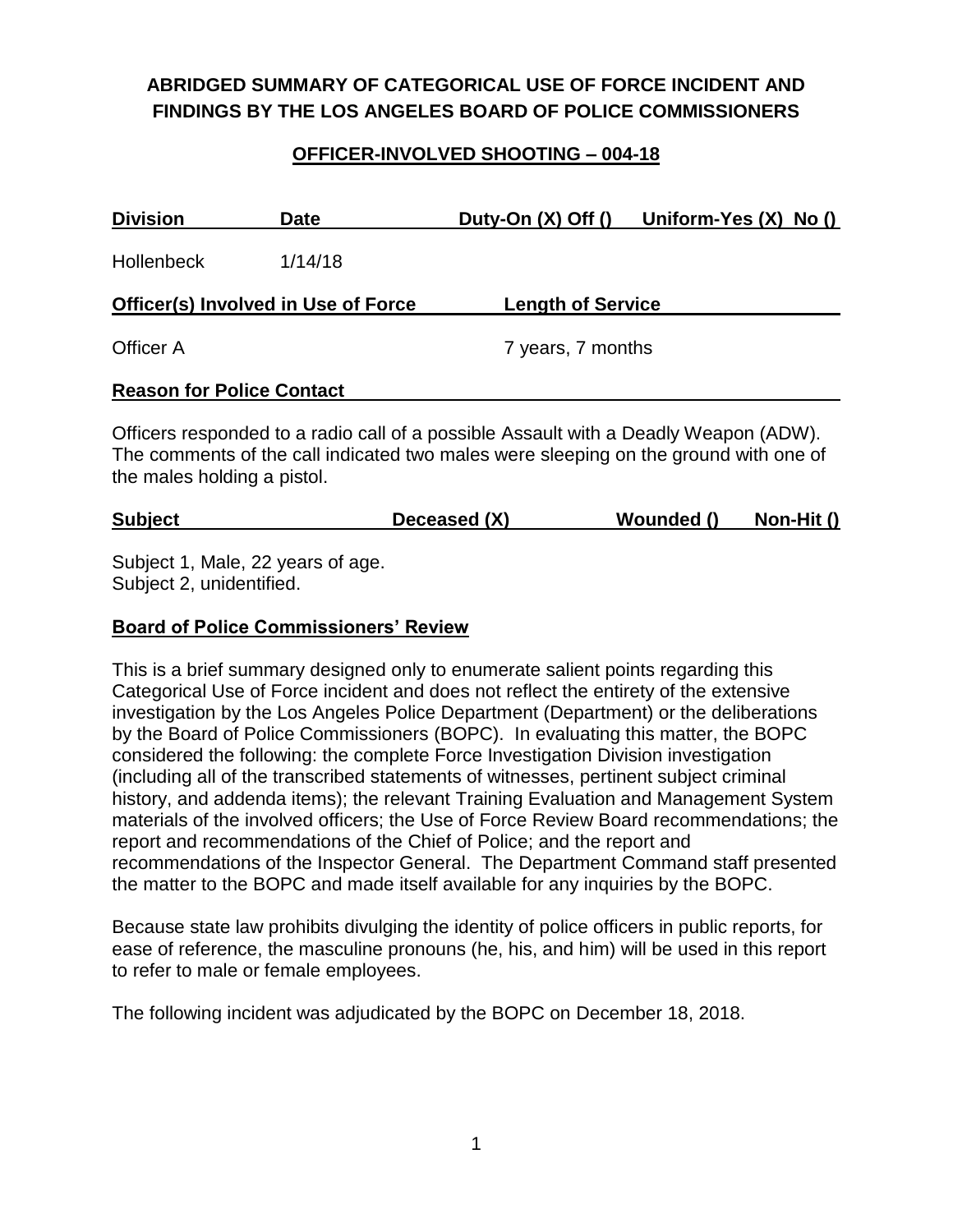#### **Incident Summary**

On the morning of January 14, 2018, Witness A noticed two males (Subjects 1 and 2) on a residential driveway. Subject 1 was lying on his back with his eyes closed holding a gun in his right hand. Witness A believed both males were asleep.

Witness A walked away and called the police.

Witness A contacted the Los Angeles Police Department (LAPD) Communications Division (CD) via 911. Witness A informed the 911 emergency operator that he had observed two males sleeping and that one of the males was armed with a handgun

CD broadcast a request for a Hollenbeck unit for a possible ADW (Assault with a Deadly Weapon) suspect, at the address provided. Subject 1 was described as male, 20 years, black hoodie, black pants, and holding a black handgun. Subject 2 was described as male unknown and wearing all black. Witness A indicated that both suspects were sleeping on the ground behind a vehicle

A review of the 911 call determined that no allegation of ADW was made by the caller.

Hollenbeck Patrol Division uniformed Police Officers A and B accepted the call for service. Officers A and B had been assigned as partners approximately fifteen times during three-deployment periods. During their previous times working together, the officers had general discussions regarding foot pursuit tactics, rendering medical aid to one another, and de-escalation techniques.

Officer B issued a broadcast, accepting the call as Officer A began to drive toward the radio call location. According to Officers A and B, they did not activate their Digital In-Car Video System (DICVS) because the call was generated as a non-emergency (Code Two) call and it was their belief that it did not meet the Department's requirements to activate the DICVS.

Although the officers did not activate their DICVS, Officers A and B did activate their Body Worn Video (BWV).

According to Officer A, Officer B read the comments of the call as they responded to the radio call location. The officers determined that Officer A would be the contact officer and Officer B would be the cover officer. The officers discussed parking away from the location and approaching cautiously on foot. According to Officer A, he intended to establish an observation post (OP) due to the possibility of encountering an armed suspect. Officer B did not mention an OP during his interview with FID investigators.

According to Officer B, he did not request an additional unit or an Air Unit because he wanted to establish whether the Subjects were at the location and what type of call they had prior to utilizing additional resources. Officer A also indicated that he did not believe units were available because it was an extremely busy morning and it was near the end of their watch, that he did not request an Air Unit because it was his belief that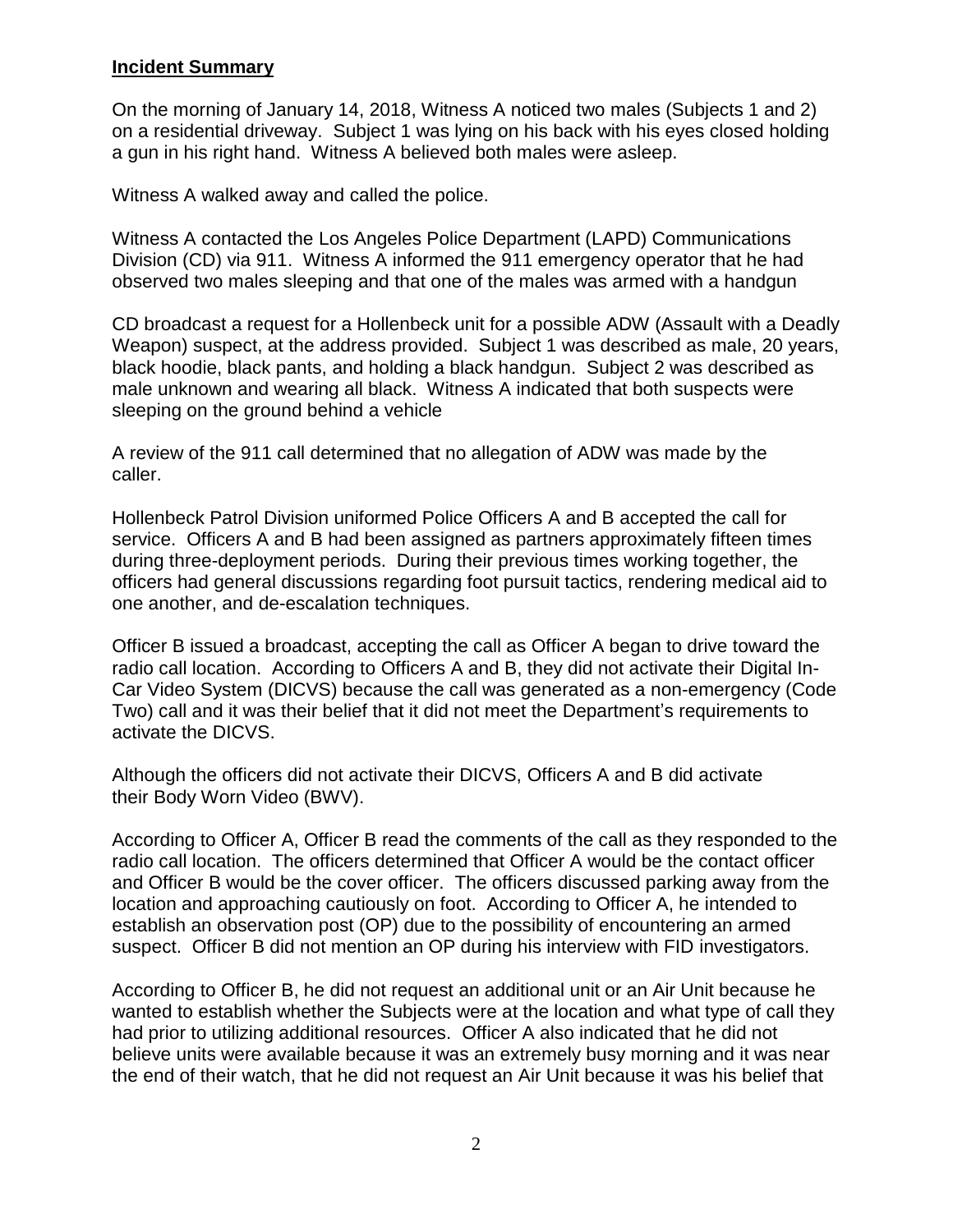police helicopters were not available at that time of the morning, and that he did not consider having CD contact the person reporting (PR) for additional information.

Unbeknownst to Officers A and B, an additional unit was in fact responding to assist with the call. According to Air Support Division, helicopters are not routinely launched at the time of the incident, but are available to respond to officer-safety issues, back-up, pursuits, or help calls.

Officers A and B were unsure where the call was located, at which time Officer B utilized his personal GPS system. While en route to the call, the BWV worn by Officer A began to record and depicted the officers responding to the radio call location. Due to the topography of the location and the winding streets, the GPS system directed the officers to the wrong location, albeit nearby. Officer A transmitted over the police radio that the officers had arrived at the location (Code Six).

According to Officers A and B, as they exited the police vehicle, they unholstered their service pistols because the comments of the call indicated one of the suspects was possibly armed with a handgun. The officers walked along the street to locate the suspects.

Officer B observed the numbers on the exterior wall of the residences and realized they were on the wrong street. The officers holstered their service pistols and returned to their vehicle.

The officers entered their police vehicle and Officer A drove the vehicle to the correct street.

According to Officer A, as he searched for the address, he suddenly observed the two Subjects on the driveway. One of the men was seated as the other man lay supine on the driveway. Officer A stated the men matched the descriptions of the ADW suspects based on the radio call comments.

BWV captured Officer A's surprise upon locating the Subjects. Officer A stopped the police vehicle one house away from where the Subjects were observed. Officers A and B exited their vehicle, unholstered their service pistols, and maintained them in a twohanded, low-ready position.

According to Officer A, Subject 2 was seated on the driveway, scanning the area as he held onto his knees. Subject 1 was lying on the driveway and appeared to be asleep.

Officer A walked behind the left front bumper of his vehicle, raised his pistol, and illuminated the Subjects with the light attached to his service pistol, telling Subject 2 to stand up. Simultaneously, Subject 2 looked in the officers' direction, stood up, and began to run away from the officers. Officer B stated he observed Subject 1's feet on the ground and then observed Subject 2 stand up and flee. Officer A did not observe a handgun at this point in time.

Officer B pursued Subject 2 along the side of the residence, while holding his pistol in his right hand, as Subject 1 remained lying on the driveway. Officer B did not give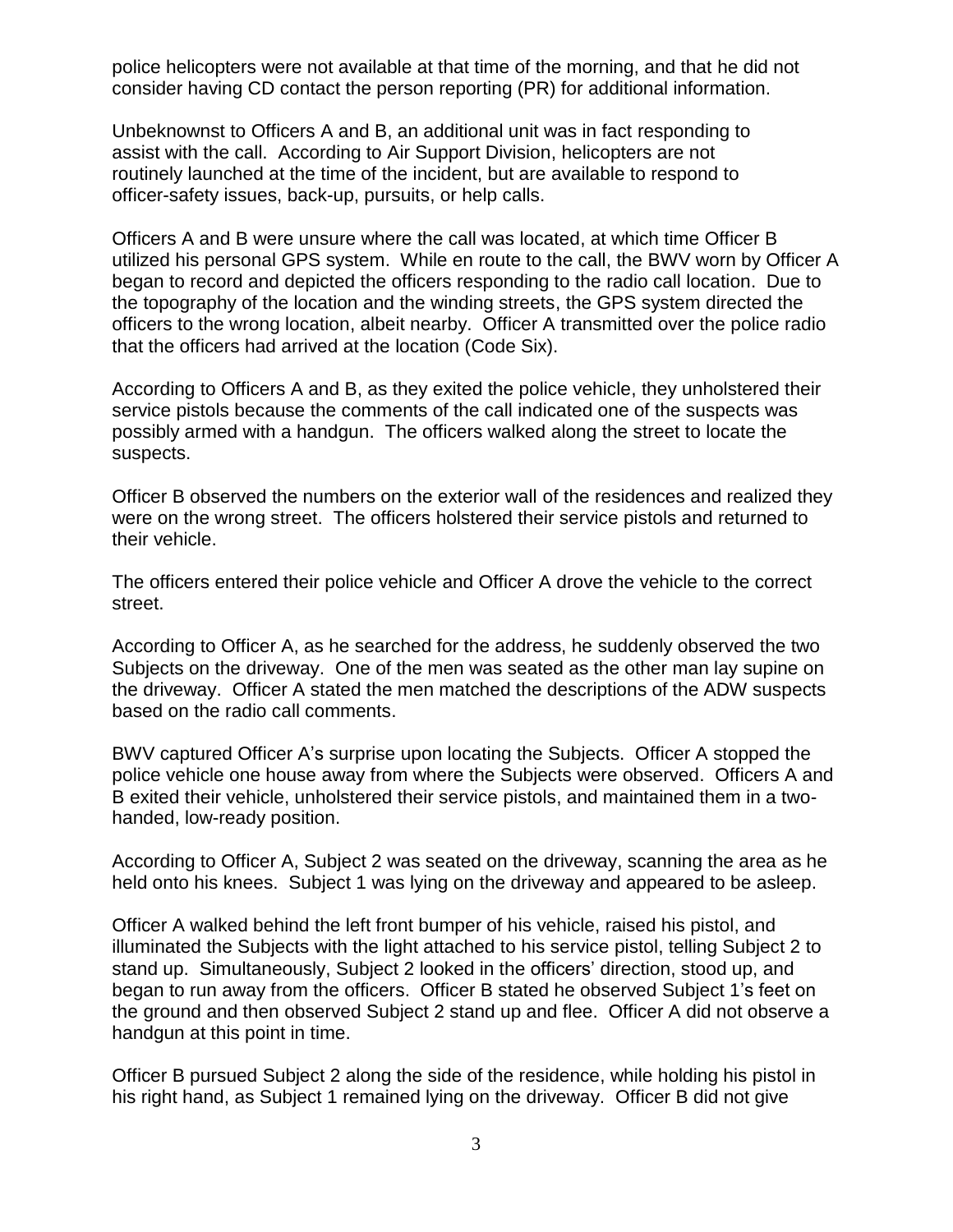Subject 2 any commands as he ran away and stated Subject 2 was 50-100 feet ahead of him. Officer B stated he believed Officer A was moving forward with him.

According to Officer A, he planned to use his police vehicle as cover and give verbal commands to the Subjects but began to follow Officer B to avoid separating from him. Officer A moved around the front of his vehicle and obtained his police radio with his left hand, while running with his pistol in his right hand. Officers A and B stated that Subject 2 was holding his waistband area as he ran away.

Officer A's BWV depicts Subject 1 lying on his back on the driveway. Subject 1 had his right arm resting on the driveway, bent at the elbow, with his right hand on his front waistband area holding onto what appears to be a handgun. Officer A stated it appeared that Subject 1 was sleeping. Officer A did not observe the handgun in the Subject 1's hand at this point in time.

Officer A entered the driveway of the location and broadcast a request for a back-up, Air Unit, and supervisor.

Simultaneously, Officer B continued to pursue Subject 2, who was now running between the adjoining houses into the yard at the rear.

Officer A passed Subject 1, paused by the rear of one of the vehicles parked on the driveway, and continued to illuminate Subject 1 with his service pistol's light. It was at this time that Officer A observed that Subject 1 had a handgun. Officer A recounted that he believed the handgun was in Subject 1's left hand, although BWV depicts the handgun in Subject 1's right hand.

Officer A's BWV captured Officer A call out to Officer B, "Hey partner, partner, partner, partner, partner, partner, partner." Subject 1 appeared to awaken and began to sit up and turn toward Officer A.

Subject 1 looked toward Officer A as Officer A told the Subject 1, "Don't move, don't move!" According to Officer A, the Subject started to point his handgun toward the direction where Officer A was standing. Officer A's BWV depicts Subject 1 turning his upper torso and head toward Officer A while his right hand moved from the front waistband area to his right side.

According to Officer A, believing Subject 1 was about to shoot him, Officer A backed away from Subject 1, raised his service pistol, and fired five consecutive rounds in rapid succession at Subject 1. The rounds were fired from a distance of approximately 6 feet.

Officer B was not in a position to see the Subject 1's actions or the OIS incident because his view was blocked by vehicles parked in the driveway.

Officer A broadcast, "Officer needs help, shots fired." Officer B ran from the black wrought iron gate between the houses, met briefly with Officer A, and told him he would cover the rear of the driveway. Officer B kept his gun unholstered and covered one portion of the driveway in case Subject 2 returned.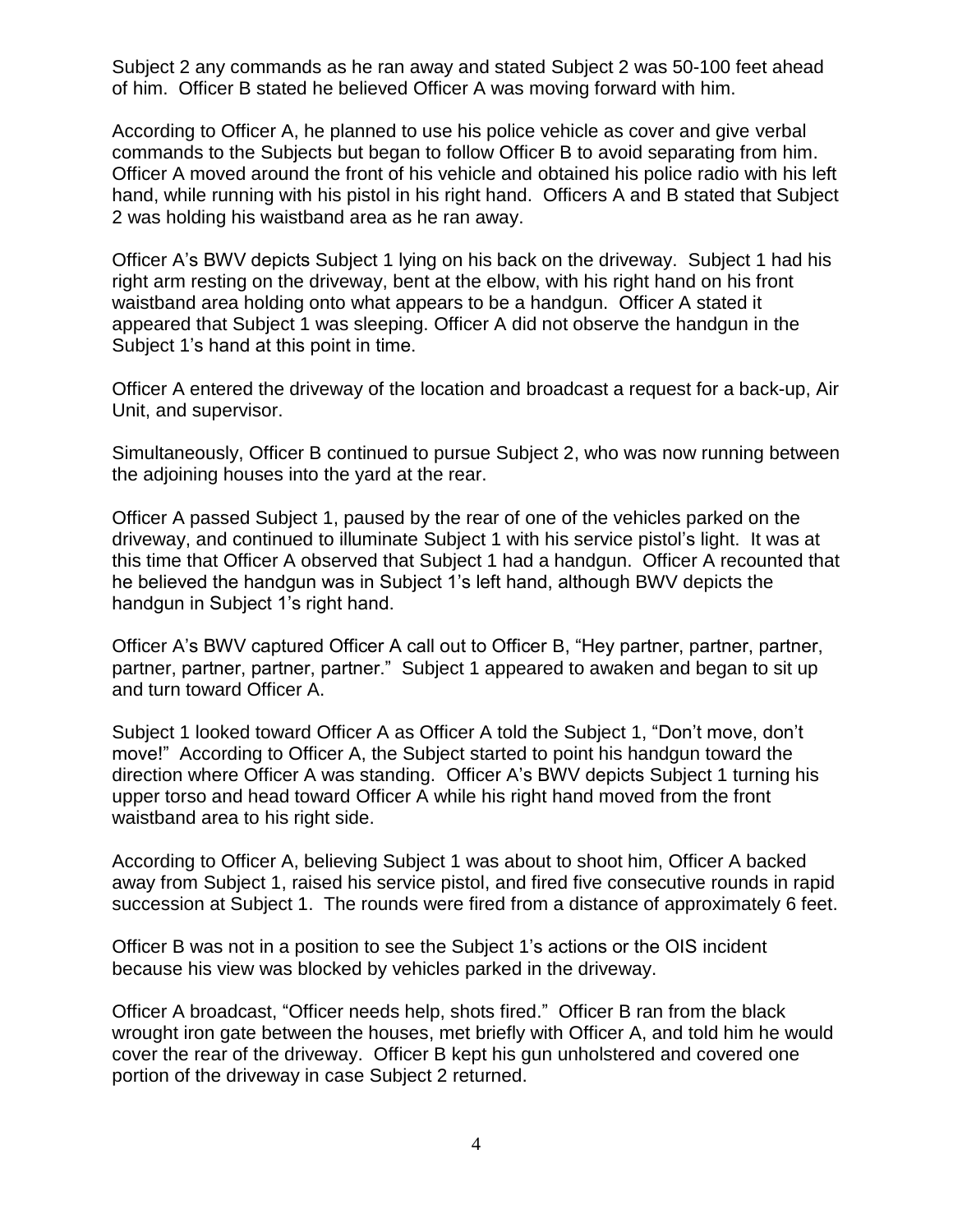Officer A then broadcast that he had one Subject down and one Subject running through the houses. Officer A also provided a description of Subject 2 and his direction of travel.

In response to the help call, several police units responded to the scene, which included Officers C and D.

Subject 1 was lying on his back with both arms now resting on the driveway, alongside his torso. Subject 1's pistol was lying near his left knee. Officer D approached Subject 1 and handcuffed him, securing both hands behind his back.

Los Angeles Fire Department (LAFD) personnel responded to the location and determined that Subject 1 was deceased.

#### **Los Angeles Board of Police Commissioners' Findings**

The BOPC reviews each Categorical Use of Force incident based upon the totality of the circumstances, namely all of the facts, evidence, statements and all other pertinent material relating to the particular incident. In every case, the BOPC makes specific findings in three areas: Tactics of the involved officer(s); Drawing/Exhibiting of a firearm by any involved officer(s); and the Use of Force by any involved officer(s). Based on the BOPC's review of the instant case, the BOPC made the following findings:

### **A. Tactics**

The BOPC found Officers A and B's s tactics to warrant Administrative Disapproval.

### **B. Drawing/Exhibiting**

The BOPC found Officers A and B's drawing and exhibiting of a firearm to be in policy.

### **C. Lethal Use of Force**

The BOPC found Officer A's lethal use of force to be in policy.

### **Basis for Findings**

In making its decision in this matter, the Commission is mindful that every "use of force by members of law enforcement is a matter of critical concern both to the public and the law enforcement community. It is recognized that some individuals will not comply with the law or submit to control unless compelled to do so by the use of force; therefore, law enforcement officers are sometimes called upon to use force in the performance of their duties. It is also recognized that members of law enforcement derive their authority from the public and therefore must be ever mindful that they are not only the guardians, but also the servants of the public. The Department's guiding value when using force shall be reverence for human life. Officers shall attempt to control an incident by using time, distance, communications, and available resources in an effort to de-escalate the situation, whenever it is safe and reasonable to do so. When warranted, Department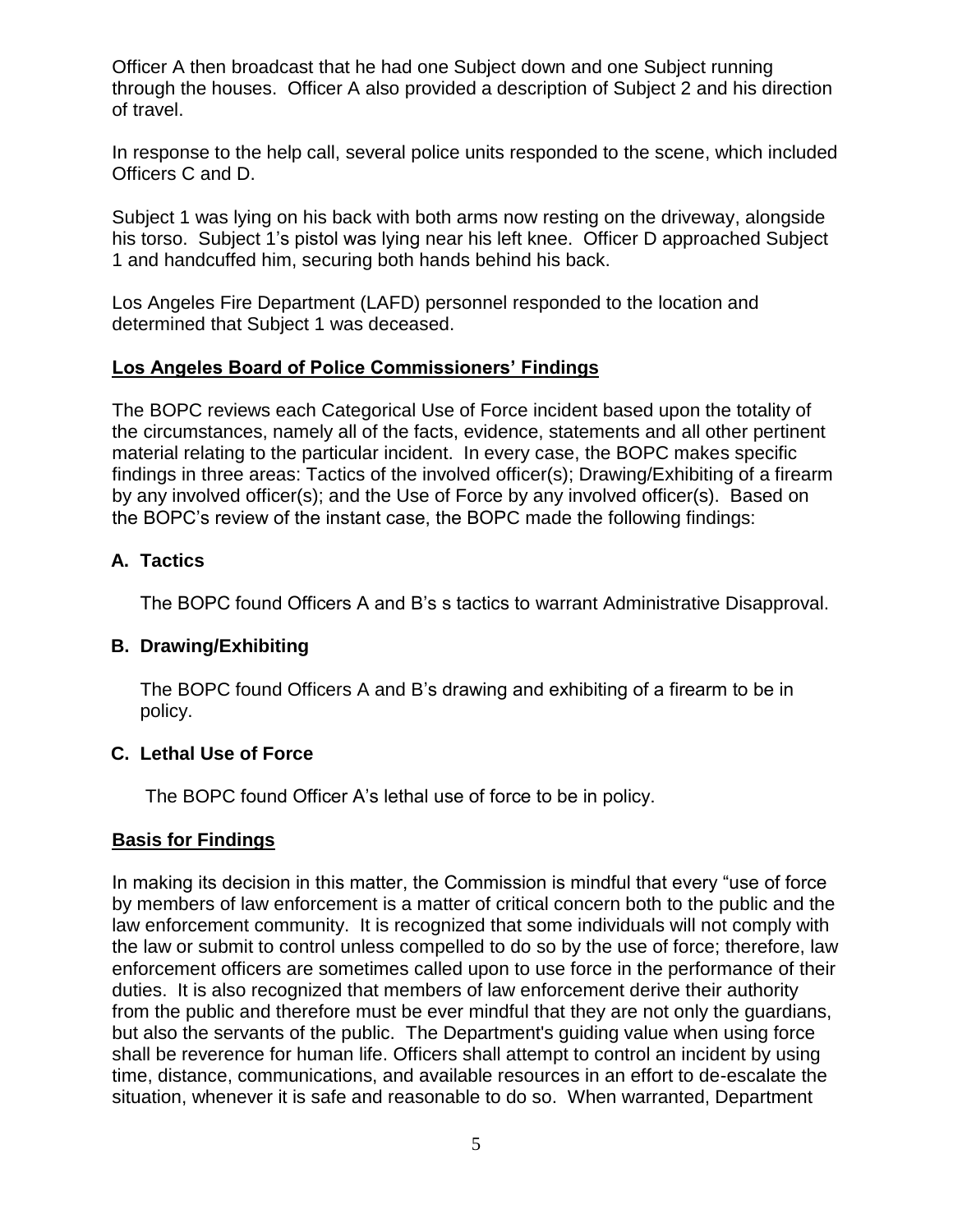personnel may objectively use reasonable force to carry out their duties. Officers who use unreasonable force degrade the confidence of the community we serve, expose the Department and fellow officers to legal and physical hazards, and violate the rights of individuals upon whom unreasonable force is used. Conversely, officers who fail to use force when warranted may endanger themselves, the community and fellow officers." (Use of Force Policy, Los Angeles Police Department Manual.)

The Commission is cognizant of the legal framework that exists in evaluating use of force cases, including the United States Supreme Court decision in Graham v. Connor, 490 U.S. 386 (1989), that:

"The reasonableness of a particular use of force must be judged from the perspective of a reasonable officer on the scene, rather than with the 20/20 vision of hindsight. The calculus of reasonableness must embody allow for the fact that police officers are often forced to make split-second judgments – in circumstances that are tense, uncertain and rapidly evolving – about the amount of force that is necessary in a particular situation."

The Commission is further mindful that it must evaluate the actions in this case in accordance with existing department policies. Relevant to our review are department policies that relate to the use of force:

Law Enforcement Officers are authorized to use deadly force to:

- Protect themselves or others from what is reasonably believed to be an imminent threat of death or serious bodily injury; or
- Prevent a crime where the subject's actions place person(s) in imminent jeopardy of death or serious bodily injury; or
- Prevent the escape of a violent fleeing felon when there is probable cause to believe the escape will pose a significant threat of death or serious bodily injury to the officer or others if apprehension is delayed. In this circumstance, officers shall to the extent practical, avoid using deadly force that might subject innocent bystanders or hostages to possible death or injury.

The reasonableness of an Officer's use of deadly force includes consideration of the officer's tactical conduct and decisions leading up to the use of deadly force. (Use of Force Policy, Los Angeles Police Department Manual.)

An officer's decision to draw or exhibit a firearm should be based on the tactical situation and the officer's reasonable belief that there is a substantial risk that the situation may escalate to the point where deadly force may be justified. (Los Angeles Police Department Manual.)

Tactical de-escalation involves the use of techniques to reduce the intensity of an encounter with a suspect and enable an officer to have additional options to gain voluntary compliance or mitigate the need to use a higher level of force while maintaining control of the situation. Tactical de-escalation does not require that an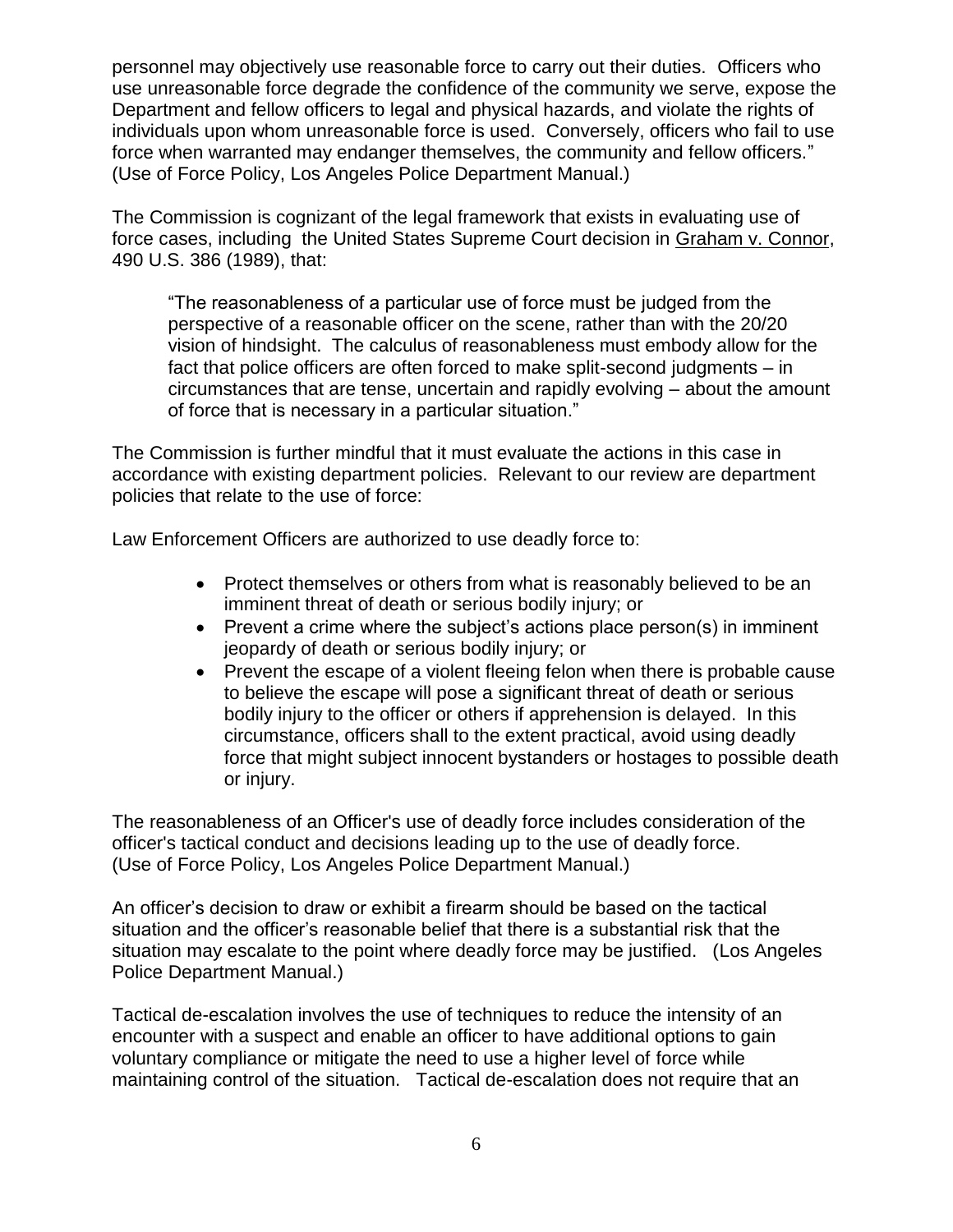officer compromise his or her safety or increase the risk of physical harm to the public. De-escalation techniques should only be used when it is safe and prudent to do so. (Tactical De-Escalation Techniques, October 2016.)

## **A. Tactics**

During its review of this incident, the BOPC considered the following:

• Department training establishes a clear expectation that officers will develop tactical plans when they have the opportunity to do so. With regard to planning, the Department's *Tactical De-Escalation Techniques* Use of Force – Tactics Directive states the following:

*Officers should attempt to arrive at scene with a coordinated approach based upon initial information and any pre-existing knowledge of the suspect(s) or the involved parties. The dynamic nature of most incidents will require tactical plans to be flexible, and officers need to adapt their plan(s) as additional information or factors become known to the officer(s).* 

Prior to their arrival at the call location, Officers A and B had been provided with the "initial information" that two ADW suspects were asleep on a residential driveway, and that one of the suspects had a handgun. According to Officer A, the officers planned to approach the scene on foot, considered an observation post, and discussed who would be contact and who would be cover. Officer B's account of the plan was similar, except that he did not reference an observation post.

Despite this, the investigation established that the officers did not develop a plan specifically relative to the initial information available to them. For instance, there is no evidence to indicate that the officers planned how they would deal with the unusual circumstance of a sleeping and armed subject, how they would react to foreseeable scenarios wherein one or both of the subjects would flee on foot, or how they would gain a tactical advantage using factors such as distance, cover, and additional resources prior to and during their engagement with the suspects. The officers had ample time to discuss such plans while en-route to the call, but they did not take advantage of this opportunity to do so.

As a consequence of this lack of effective planning, the officers were unprepared and were uncoordinated in their reaction when one of the subjects began to flee. This resulted in both officers placing themselves at a significant tactical disadvantage as the incident unfolded, despite the officers encountering a scenario that closely matched the initial information they had been provided in the radio call.

In addition to establishing an expectation that officers develop tactical plans, the Department's de-escalation training also establishes an expectation that officers will communicate effectively. In this regard, the Department's *Tactical De-Escalation Techniques* training states the following:

*Maintaining open lines of communications between officers and communicating effectively with a suspect are critically important when*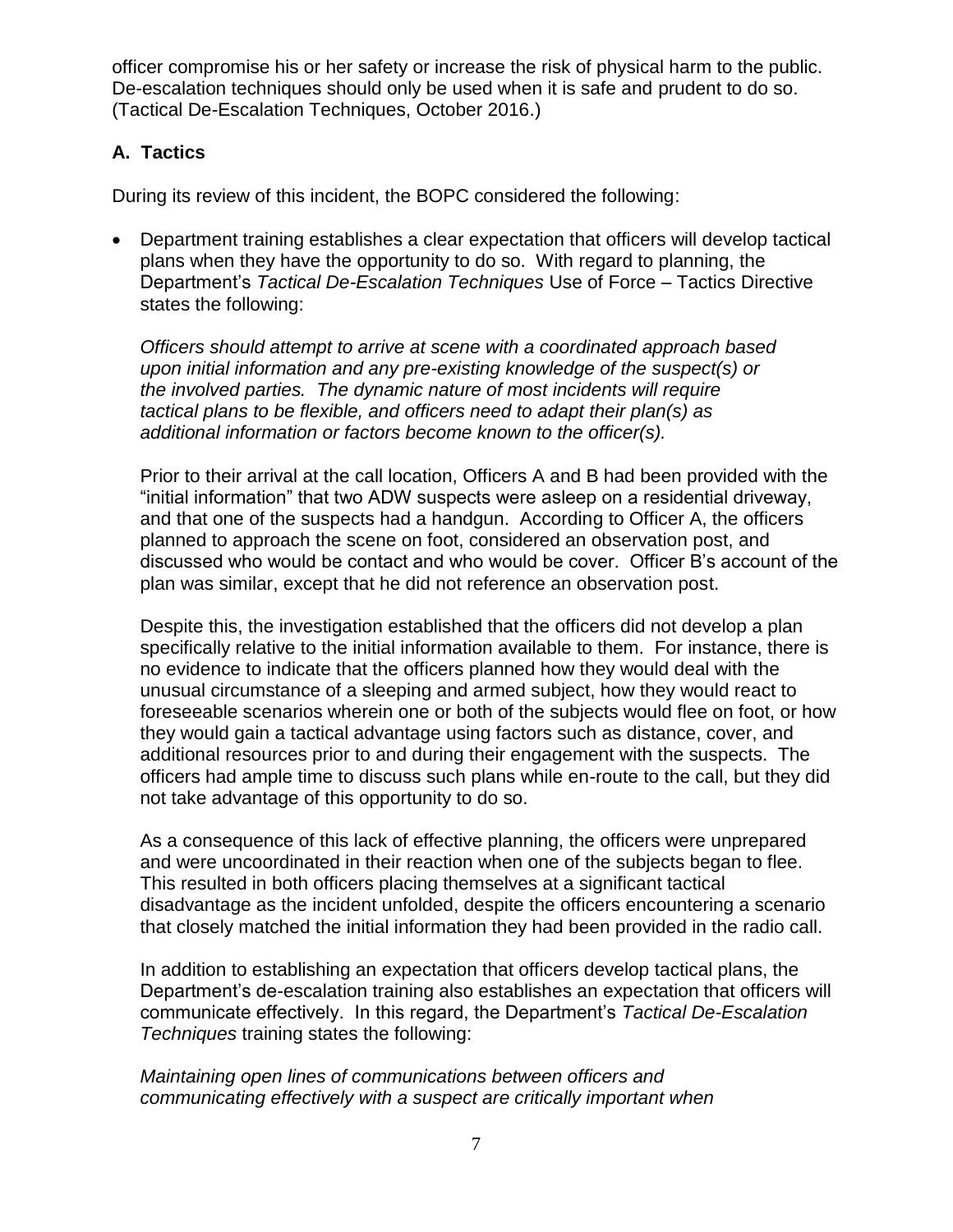*managing a tense or potentially dangerous encounter. Communication between officers can improve decision-making under tense circumstances and increase the effectiveness of coordinated actions. In addition, when a suspect observes that officers are prepared, well organized, professional, and working as a team, he or she may be deterred from attempting to flee, fight, or actively resist.* 

In this case, the officers did not communicate upon arrival at the scene, other than Officer A's indication to his partner that they had arrived at the location. Critically, the officers did not communicate at all when Subject 2 began to flee, resulting in a lack of coordination that saw both officers leaving cover, becoming separated, and passing by an armed suspect. When Officer A belatedly attempted to call his partner back, he did so while remaining in a position of extreme tactical disadvantage – in close proximity to an armed subject, and without cover. It was while Officer A was calling out to his partner that Subject 1 awoke and the OIS occurred.

Officers A and B's above-described failures to plan based on initial information and to communicate constituted substantial deviations from the Department's tactical training regarding de-escalation.

Additionally, the BOPC considered the following Tactical issues:

#### **1. Utilization of Cover**

Officer B left a position of cover when he observed Subject 2 flee on foot.

The utilization of cover enables an officer to confront an armed suspect while simultaneously minimizing their exposure. As a result, the overall effectiveness of a tactical incident can be enhanced, while also increasing an officer's tactical options.

In this case, Officer B indicated he left the cover of his ballistic door with the intent to get close enough to the unidentified Subject 2 to give him commands to stop and take him into custody without incident.

Officer B's decision to leave cover placed himself in a distinct tactical disadvantage and unnecessarily endangered his safety. Officer B acted independently and without good cause to support that leaving cover was reasonable under the circumstances.

Officer A indicated that he re-deployed from his ballistic door and assumed a position of cover behind the engine block of his vehicle because he wanted to get a better view of the Subjects. He then left the cover of the engine block because his partner was in foot pursuit and he did not want to separate from his partner.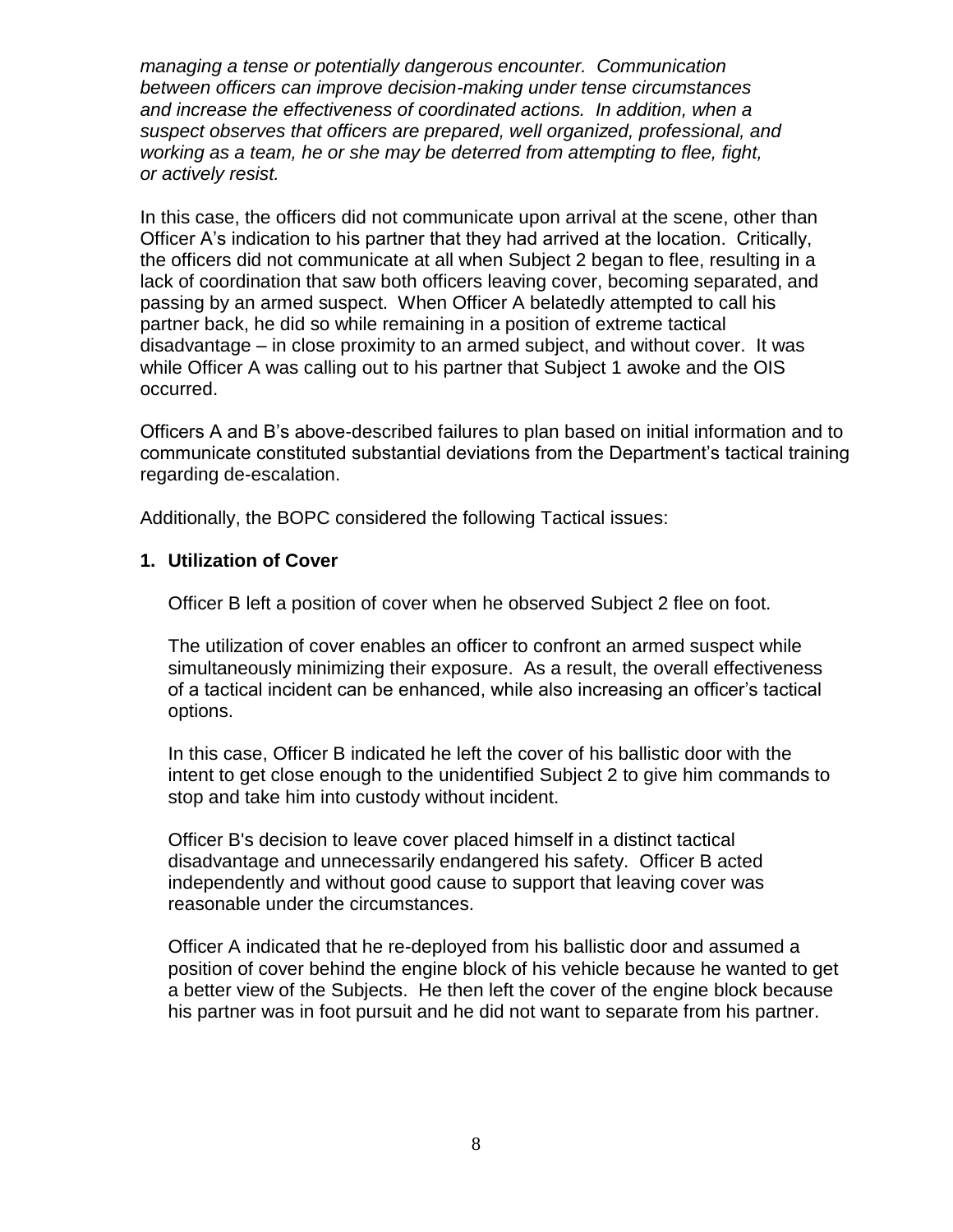### **2. Passing an Unsearched Suspect**

Officer B ran past Subject 1, who was a potential threat, to pursue a possibly armed Subject 2.

Officers, when faced with an ongoing tactical situation, must remain alert to improve their overall safety by their ability to recognize an unsafe situation and then work collectively to ensure a successful resolution.

In this case, as Officer B pursued Subject 2 up the driveway, he ran past Subject 1, who was armed with a handgun, and lost sight of Subject 1. Officer B's decision to run past an unsearched suspect placed him in a distinct tactical disadvantage and unnecessarily endangered his safety.

### **3. Separation/Pursuing Possibly Armed Suspects**

Officer B separated from his partner and pursued a possibly armed suspect while in apprehension mode.

Generally, officers are discouraged from pursuing armed suspects on foot. Nonetheless, officers must be afforded a level of discretion regarding the appropriateness of their decision to engage in a foot pursuit of an armed suspect.

Containment of an armed suspect demands optimal situational awareness. The ability to maintain the tactical advantage rests on the ability of the officers to effectively communicate, thus ensuring a coordinated effort and successful resolution.

In this case, Officer B exited the police vehicle and made the decision to engage in a foot pursuit, in apprehension mode, of a suspect whom he believed was possibly armed with a handgun. In this specific circumstance, it would have been tactically prudent for Officer B to have recognized the need to transition into containment mode upon exiting the vehicle and begin establishing perimeter containment.

The BOPC found Officers A and B's tactics to warrant a finding of Administrative Disapproval.

### **B. Drawing/Exhibiting**

• According to Officer A, he exited his vehicle and drew his service pistol, based upon the comments of the radio call that one of the suspects was armed with a gun.

According to Officer B, he exited the vehicle and drew his service pistol, based upon his reasonable belief that one of the suspects was armed with a firearm.

Based on the totality of the circumstances, the BOPC determined that an officer with similar training and experience as Officers A and B, while faced with similar